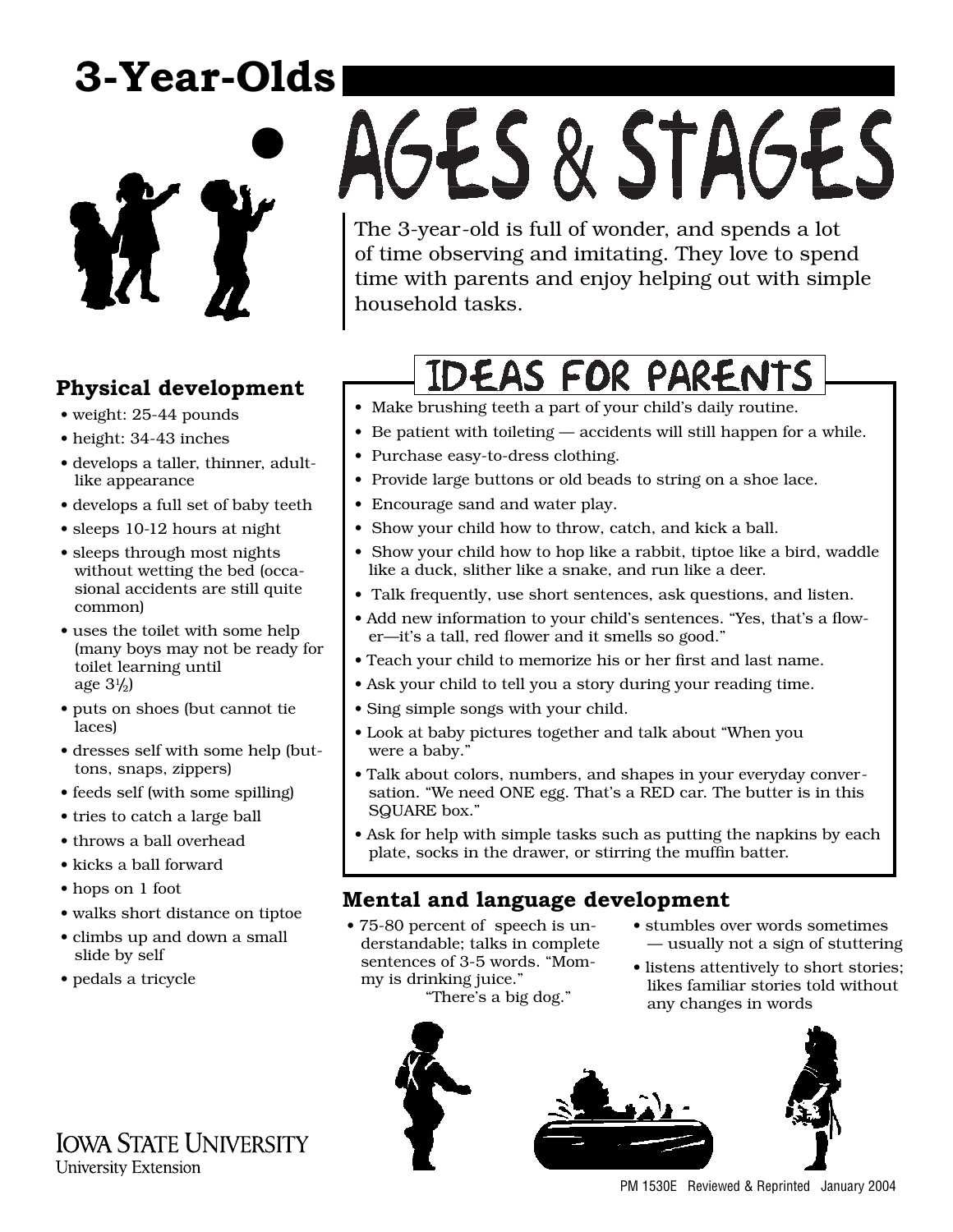- repeats words and sounds
- enjoys listening to stories and repeating simple rhymes
- able to tell simple stories from pictures or books
- enjoys singing and can carry a simple tune
- understands "now," "soon," and "later"
- asks who, what, where, and why questions
- stacks 5-7 blocks
- enjoys playing with clay or play dough (pounds, rolls, and squeezes it)
- puts together a 6-piece puzzle
- draws a circle and square
- recognizes everyday sounds
- matches object and picture
- identifies common colors
- can count 2-3 objects

## **Social and emotional development**

- accepts suggestions and follows simple directions
- sometimes shows preference for one parent (often the parent of the opposite sex)
- enjoys helping with simple household tasks
- can make simple choices between two things
- enjoys making others laugh and being silly
- enjoys playing alone, but near other children
- spends a great deal of time watching and observing
- enjoys playing with other children briefly, but still does not cooperate or share well
- enjoys hearing stories about self, playing "house," imitating
- can answer the question, "are you a boy or a girl?"

#### **. . . and justice for all**

The U.S. Department of Agriculture (USDA) prohibits discrimination in all its programs and activities on the basis of race, color, national origin, gender, religion, age, disability, political beliefs, sexual orientation, and marital or family status. (Not all prohibited bases

# **BOOKS**

## **Books for parents**

- *Your Baby and Child, From Birth to Age Five*, Penolope Leach
- *Caring for Your Baby and Young Child, Birth to Age Five*, American Academy of Pediatrics, Steven P. Shevlov, ed.

## **Books for children**

*Caps For Sale*, Esphyr Slobodkina *The Very Hungry Caterpillar*, Eric Carle *Is It Red? Is It Yellow? Is It Blue?*, Tana Hoban *All by Myself*, Mercer Mayer *I Just Forgot*, Mercer Mayer *I'm Sorry*, Sam McBratney

*A Tree Is Nice*, Janice Udry

### **Toys**

- nesting toys, cups that stack, puzzles (3-6 pieces)
- matching games, small pegs, pegboard
- large wheeled toys, tricycle, slide, wagon

## **A word on development**

Your child is unique. Children's learning and growth rates differ from other children their age. If, however, your child is unable to do many of the skills listed for his or her age group, you may wish to talk to an early childhood specialist. You are the best person to notice developmental problems, if any, because of the time you spend with your child. If your child has special needs, early help can make a difference. If you have questions about your child's development or want to have your child assessed, contact:

- Your pediatrician or health care professional
- Area Education Agency—Early Childhood Special Education Department
- Iowa Compass 1-800-779-2001.

Contact your county Extension office to obtain other publications abou[t children and parenting. Also visit the](http://www.extension.iastate.edu) ISU Extension Web site at http://www.extension.iastate.edu.

The developmental information provided in this bulletin has been compiled from a variety of professional resources to help you understand your child's overall growth. It is not a standardized measurement tool.

Written by Lesia Oesterreich, extension family life specialist. Graphic design by Valerie Dittmer King.

File: Family life 8

apply to all programs.) Many materials can be made available in alternative formats for ADA clients. To file a complaint of discrimination, write USDA, Office of Civil Rights, Room 326-W, Whitten Building, 14th and Independence Avenue, SW, Washington, DC 20250- 9410 or call 202-720-5964. Issued in furtherance of

Cooperative Extension work, Acts of May 8 and June 30, 1914, in cooperation with the U.S. Department of Agriculture. Jack M. Payne, director, Cooperative Extension Service, Iowa State University of Science and Technology, Ames, Iowa. **8/07** 



glue and paper, paint, paint brushes, stickers • puppets, toy animals, dolls

• small table and chairs, crayons, felt tip markers, play dough,

• balls (different sizes), large blocks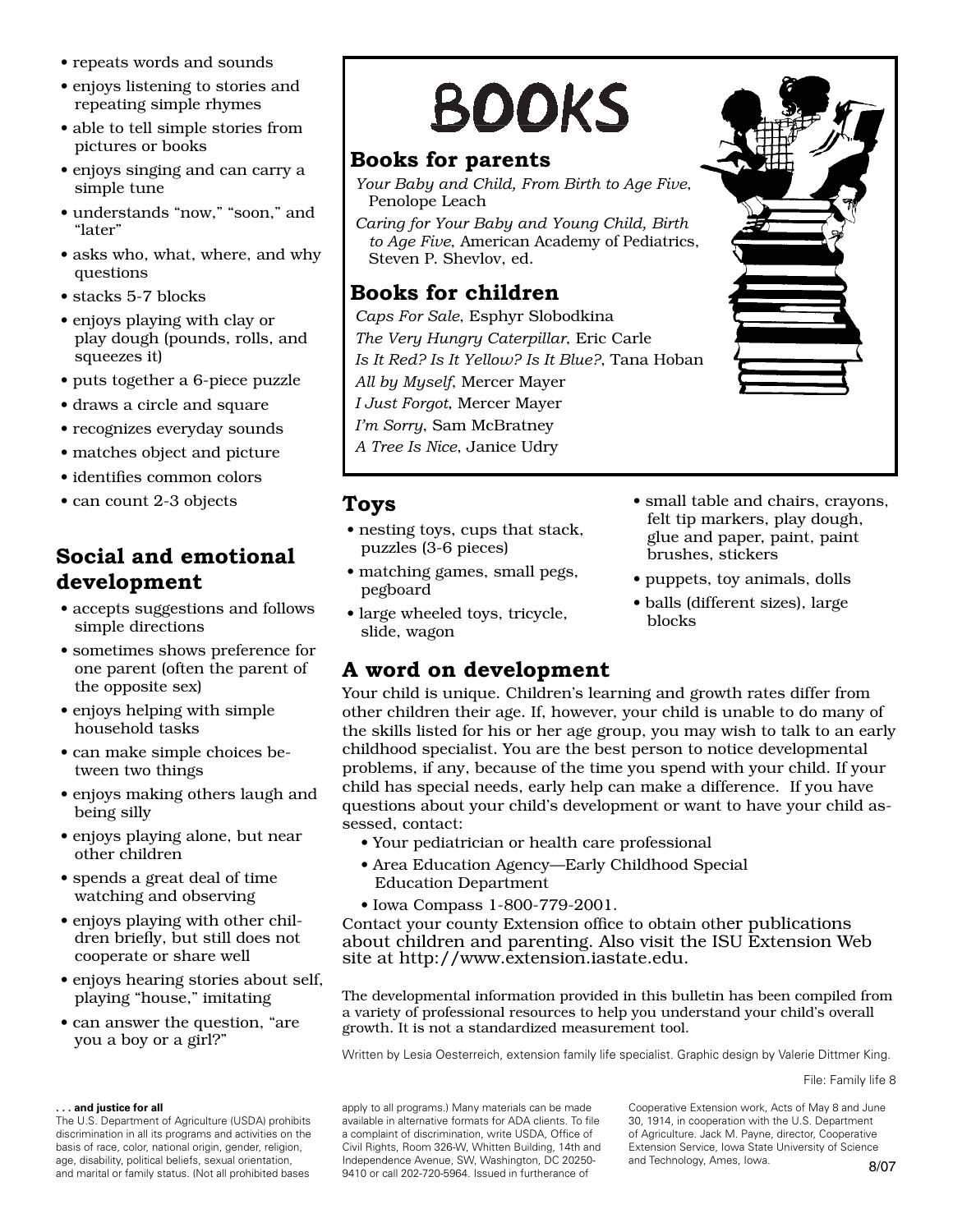# 4-Year-Olds



# Physical development

- weight: 27-50 pounds
- height: 37-46 inches
- uses a spoon, fork, and dinner knife skillfully
- needs 10-12 hours sleep each night
- dresses self without much help
- walks a straight line
- hops on 1 foot
- pedals and steers a tricycle skillfully
- jumps over objects 5-6 inches high
- runs, jumps, hops, skips around obstacles with ease
- stacks 10 or more blocks
- forms shapes and objects out of clay or play dough
- threads small beads on a string
- catches, bounces, and throws a ball easily

# Mental development

- can place objects in a line from largest to smallest
- can recognize some letters if taught and may be able to print name

# AGES & STAGES

Energetic and imaginative best describes four-yearolds. They are able to learn new words quickly, and use them in chatting with you, telling you jokes and wild stories.

# **IDEAS FOR PARENTS**

- Read aloud each day and encourage your child to help you tell the story.
- Talk about reading. Show your child that words are everywhere: grocery labels, restaurant menus, department store signs, etc.
- Encourage your child to play with words by providing old coupons, junk mail, newspaper ads, and old cereal boxes.
- Ask your child to deliver short messages to family members.
- Say nursery rhymes and fingerplays together.
- Make playdough, play follow the leader.
- Cut out magazine pictures of different shapes, colors, or animals.
- Talk about things being in, on, under, behind, beside, etc.
- Pretend to walk like various animals.
- Sort and count everything in sight like silverware, socks, rocks.
- Teach your child the correct use of the telephone.
- Let your child help you plan activities and make lists for groceries, errands, etc.
- recognizes familiar words in simple books or signs (STOP sign)
- understands the concepts of tallest, biggest, same, more, on, in, under, and above
- counts 1-7 objects out loud
- understands order of daily routines (breakfast before lunch, lunch before dinner, dinner before bedtime)
- speaks fairly complex sentences. "The baby ate the cookie before I could put it on the table."
- enjoys singing simple songs, rhymes, and nonsense words
- adapts language to listener's level of understanding. To baby sister: "Daddy go bye bye." To Mother: "Daddy went to the store to buy food."



PM 1530F Reprinted September 2008

**IOWA STATE UNIVERSITY** University Extension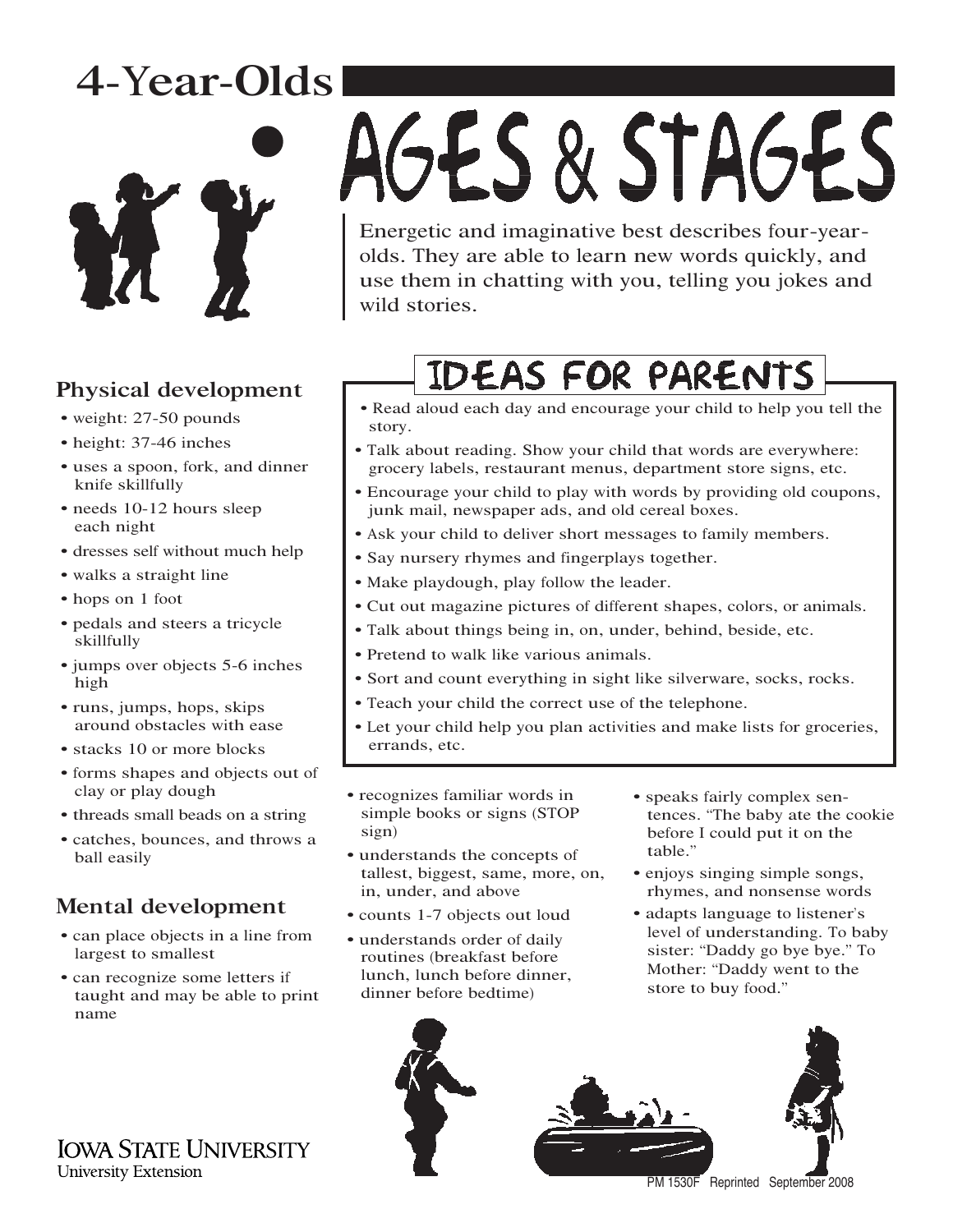- learns name, address, and phone number if taught
- asks and answers who, what, when, why, where questions
- continues 1 activity for 10-15 minutes
- names 6-8 colors and 3 shapes
- follows two unrelated directions: "Put your milk on the table and get your coat on"

## Social and emotional development

- takes turns and shares (most of the time); may still be bossy
- understands and obeys simple rules (most of the time)
- changes the rules of a game as she goes along
- likes to talk and carries on elaborate conversations
- persistently asks why; may name call, tattle freely
- enjoys showing off and bragging about possessions
- fearful of the dark and monsters
- begins to understand danger at times can become quite fearful
- has difficulty separating makebelieve from reality
- lies sometimes to protect self and friends, but doesn't truly understand the concept of lying — imagination often gets in the way
- likes to shock others by using "forbidden" words
- still throws tantrums over minor frustrations
- expresses anger verbally rather than physically (most of the time)
- pretending goes far beyond "playing house" to more elaborate settings like fire station, school, shoe store, ice cream shop
- loves to tell jokes that may not make any sense at all to adults

#### **. . . and justice for all**

The U.S. Department of Agriculture (USDA) prohibits discrimination in all its programs and activities on the basis of race, color, national origin, gender, religion, age, disability, political beliefs, sexual orientation, and marital or family status. (Not all prohibited bases apply

# **BOOKS**

## Books for children

Harriet, You'll Driv<sup>e</sup> M<sup>e</sup> Wild! Mem Fox

<sup>B</sup>edtim<sup>e</sup> <sup>f</sup>o<sup>r</sup> <sup>F</sup>rances, Russell Hoban and Lillian Hoban

- O<sup>n</sup> <sup>M</sup>ond<sup>a</sup><sup>y</sup> <sup>W</sup>he<sup>n</sup> <sup>I</sup><sup>t</sup> <sup>R</sup>ained, Cherryl Kachenmeister
- <sup>L</sup>e<sup>o</sup> th<sup>e</sup> <sup>L</sup>at<sup>e</sup> <sup>B</sup>loomer, Robert Kraus
- <sup>W</sup>hat <sup>D</sup><sup>o</sup> <sup>Y</sup>o<sup>u</sup> <sup>D</sup><sup>o</sup> <sup>W</sup>ith <sup>A</sup> <sup>K</sup>angaroo?, Mercer Mayer
- <sup>I</sup><sup>f</sup> <sup>Y</sup>o<sup>u</sup> <sup>G</sup>iv<sup>e</sup> <sup>A</sup> <sup>M</sup>ous<sup>e</sup> <sup>A</sup> <sup>C</sup>ookie, Laura Joffe Numeroff

<sup>T</sup>h<sup>e</sup> <sup>H</sup>ell<sup>o</sup>, <sup>G</sup>oodby<sup>e</sup> <sup>W</sup>ind<sup>o</sup>w, Norton Juster and Chris <sup>R</sup>aschka <sup>I</sup>mogene'<sup>s</sup> Antlers, David Small

<sup>D</sup>on'<sup>t</sup> <sup>L</sup>e<sup>t</sup> th<sup>e</sup> <sup>P</sup>igeo<sup>n</sup> <sup>D</sup>riv<sup>e</sup> th<sup>e</sup> <sup>B</sup>u<sup>s</sup>!, Mo Williams

### Toys

- matching games, puzzles 12-15 pieces, board games, dominoes, play money, pretend cash register
- plastic blocks, balls (all sizes)
- glue, crayons, paint, scissors and paper, washable markers, colored chalk, play dough

## A word on development

Your child is unique. His or her learning and growth rates differ from other children the same age. If, however, your child is unable to do many of the skills listed for this age group, you may wish to talk to an early childhood specialist. You are the best person to notice developmental problems, if any, because of the time you spend with your child. If your child has special needs, early help can make a difference. If you have questions about your child's development or want to have your child assessed, contact:

- Your pediatrician or health care professional
- Area Education Agency—Early Childhood Special Education Department
- Iowa Compass 1-800-779-2001

Contact your county Extension office to obtain other publications about children, parenting, and family life. Also visit the ISU Web site at http: / /www.extension.iastate.edu/.

The developmental information provided in this bulletin has been compiles from a variety of professional resources to help you understand your child's overall growth. It is not a standardized measurement tool.

Written by Lesia Oesterreich, extension family life specialist. Graphic design by Valerie Dittmer King.

File: Family life 8

to all programs.) Many materials can be made available in alternative formats for ADA clients. To file a complaint of discrimination, write USDA, Office of Civil Rights, Room 326-W, Whitten Building, 14th and Independence Avenue, SW, Washington, DC 20250- 9410 or call 202-720-5964. Issued in furtherance of

Cooperative Extension work, Acts of May 8 and June 30, 1914, in cooperation with the U.S. Department of Agriculture. Jack M. Payne, director, Cooperative Extension Service, Iowa State University of Science and Technology, Ames, Iowa.



• trucks and cars, bicycle with training wheels, dress-up

• puppets, books, bean bags, doll

clothes

with clothes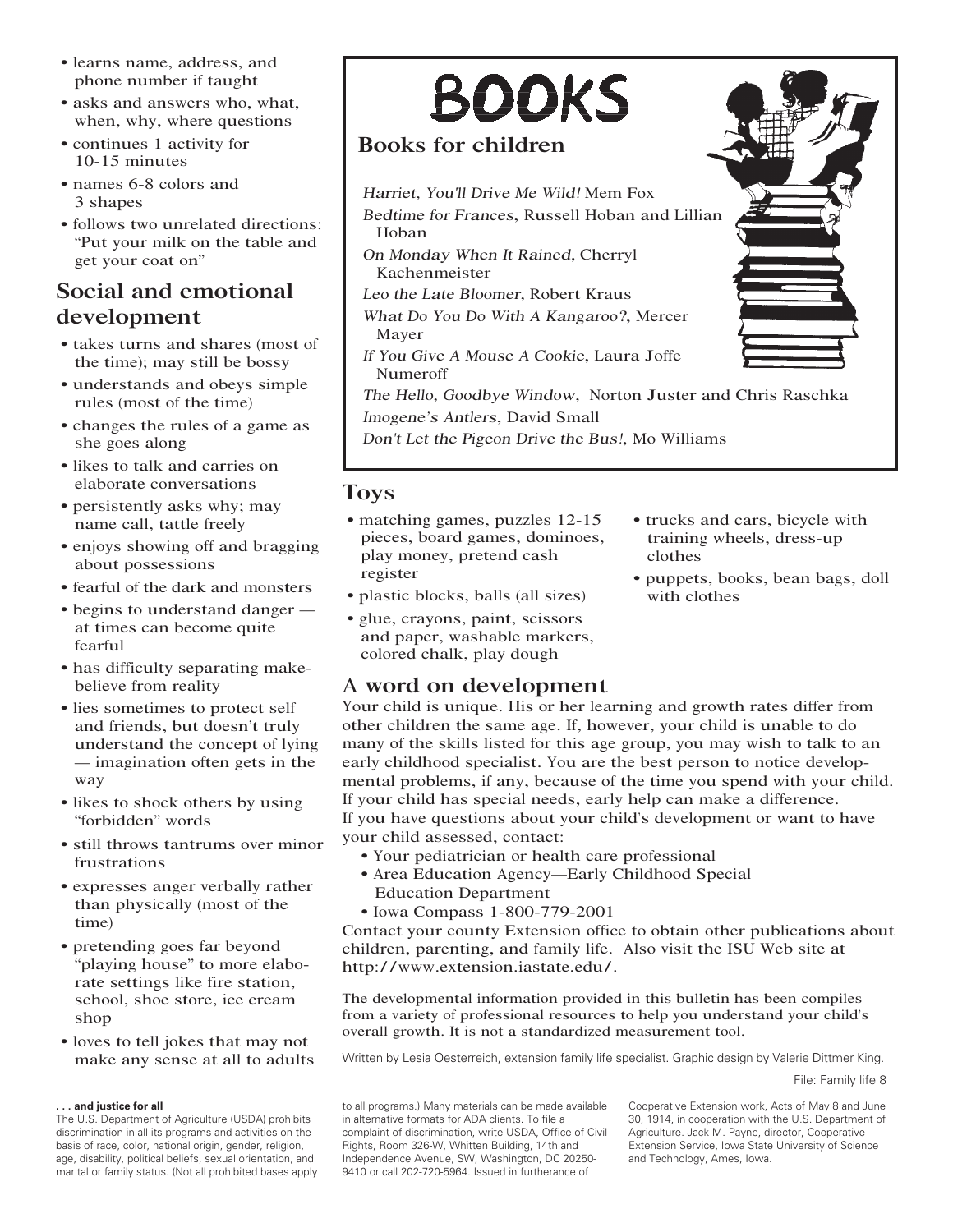# **5-Year-Olds**



# **Physical development**

- weight: 31-57 pounds
- height: 39-48 inches
- sleeps 10-11 hours at night
- may begin to lose baby teeth
- able to dress self with little assistance
- learns to skip
- throws ball overhead
- catches bounced balls
- rides a tricycle skillfully, may show interest in riding a bicycle with training wheels
- uses a fork and knife well
- cuts on a line with scissors
- hand dominance is established
- jumps over low objects

# **Mental development**

- knows basic colors like red, yellow, blue, green, orange
- able to memorize address and phone number
- understands that stories have a beginning, middle, and end
- enjoys telling his or her own stories
- understands that books are read from left to right, top to bottom
- enjoys riddles and jokes
- draws pictures that represent animals, people, and objects

**IOWA STATE UNIVERSITY University Extension** 

# AGES & STAGES The 5-year-old is cheerful, energetic, and enthusi-

astic. Fives enjoy planning and discussing who will do what. A "best friend" is very important, but hard to keep as social skills are not well developed yet.

# **IDEAS FOR PARENTS**

- Encourage physical development by playing follow the leader with skipping, galloping, and hopping.
- Help your child learn to use a pair of scissors by asking him or her to help you cut out coupons.
- Stop before the end of a familiar story and ask your child to add his or her own ending.
- Ask your child to tell you a story. Write it down and post it on the wall or refrigerator.
- Ask "what if" questions. What if there were five little pigs instead of three? What if Goldilocks stayed home?
- Involve children in writing "thank you" notes, holiday greeting cards, and letters. If your child likes to copy letters, let him or her dictate a short message and copy it from your writing.
- Give your child opportunities to sort, group, match, count, and sequence with real-life situations such as setting the table, counting the number of turns, and sorting out socks.
- Help children understand and cope with strong feelings by giving them words to use when they are angry. "I can see you are sad about going home, angry at your friend ...."
- Observe how your child plays with other children. Teach him or her to request, bargain, negotiate, and apologize.
- Specific praise helps your child understand the true value of his or her actions. Say "I like the way you stacked the toys neatly on the shelf" rather than "You did a good job!"
- Provide a comfortable place to be alone. A large cardboard box makes a wonderful hideaway.



PM 1530G Revised April 2001